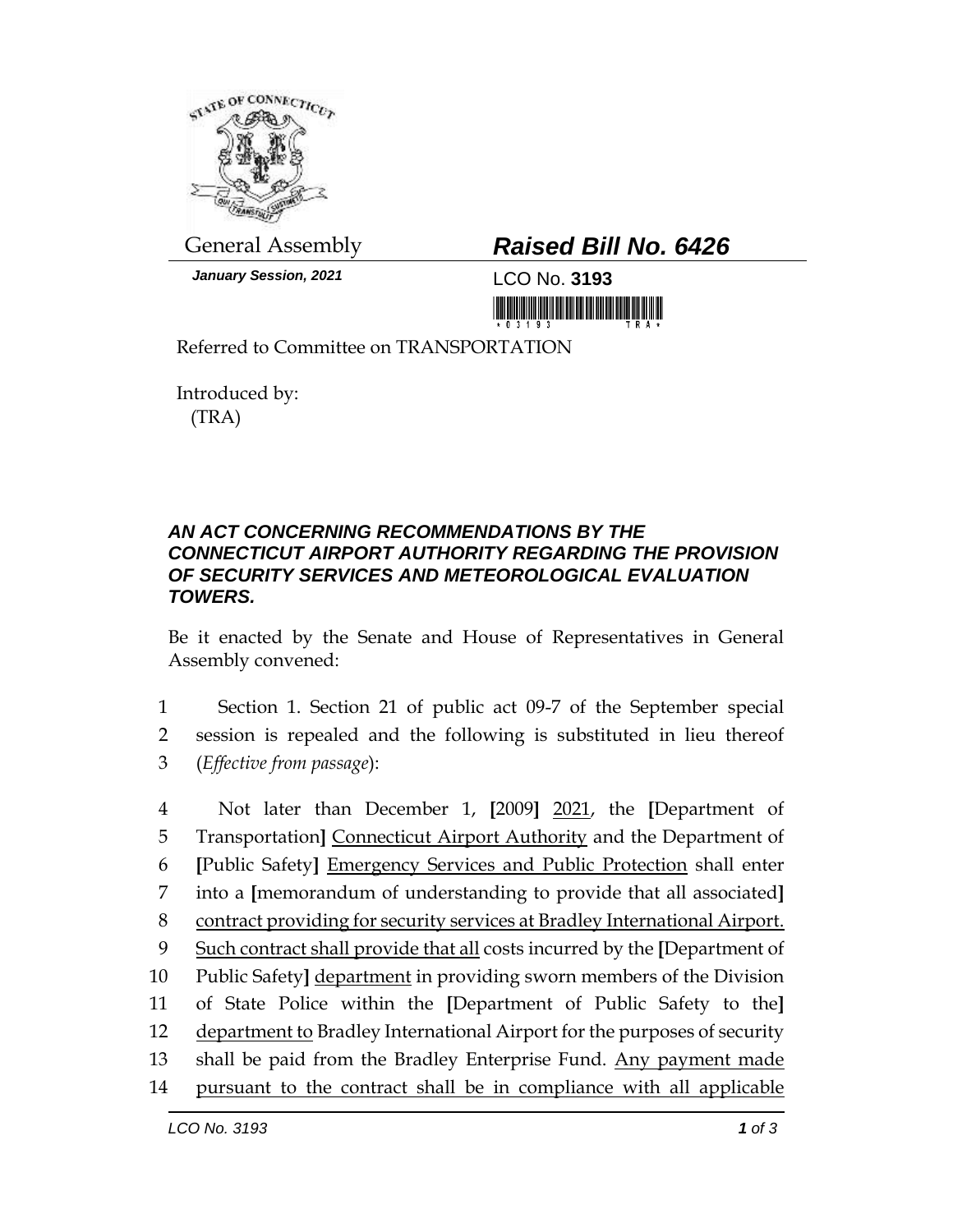federal laws, regulations and guidelines.

 Sec. 2. Section 2-90b of the general statutes is repealed and the following is substituted in lieu thereof (*Effective from passage*):

 The Auditors of Public Accounts shall biennially conduct an audit of reimbursements made from the Bradley Enterprise Fund to the Department of Emergency Services and Public Protection to cover the cost of Troop **[**W**]** H operations carried out in accordance with the **[**memorandum of understanding**]** contract between the Department of Emergency Services and Public Protection and the **[**Department of Transportation**]** Connecticut Airport Authority.

 Sec. 3. (NEW) (*Effective October 1, 2021*) (a) For the purposes of this section, "meteorological evaluation tower" means a structure that (1) is self-standing or supported by guy wires or anchors, (2) is not more than six feet in diameter at the base, and (3) has accessory facilities on which an antenna, sensor, camera, meteorological instrument or other equipment is mounted for the purpose of documenting whether a site has sufficient wind resources for the operation of a wind turbine generator. "Meteorological evaluation tower" does not include a structure that is located (A) adjacent to a building, including a barn or an electric utility substation, or (B) in the curtilage of a residence.

 (b) A meteorological evaluation tower that is at least fifty feet but not more than two hundred feet in height above ground level: (1) Shall be painted in equal alternating bands of aviation orange and white, beginning with aviation orange at the top of the tower; (2) shall have aviation orange marker balls installed and displayed in accordance with the standards contained in current federal regulations and Federal Aviation Administration advisory circulars; and (3) may not be supported by guy wires unless the guy wires have a seven-foot-long safety sleeve at each anchor point that extends from the anchor point along each guy wire attached to the anchor point.

 (c) Any person who violates any provision of subsection (a) of this section shall subject to a fine of (1) not more than five hundred dollars if